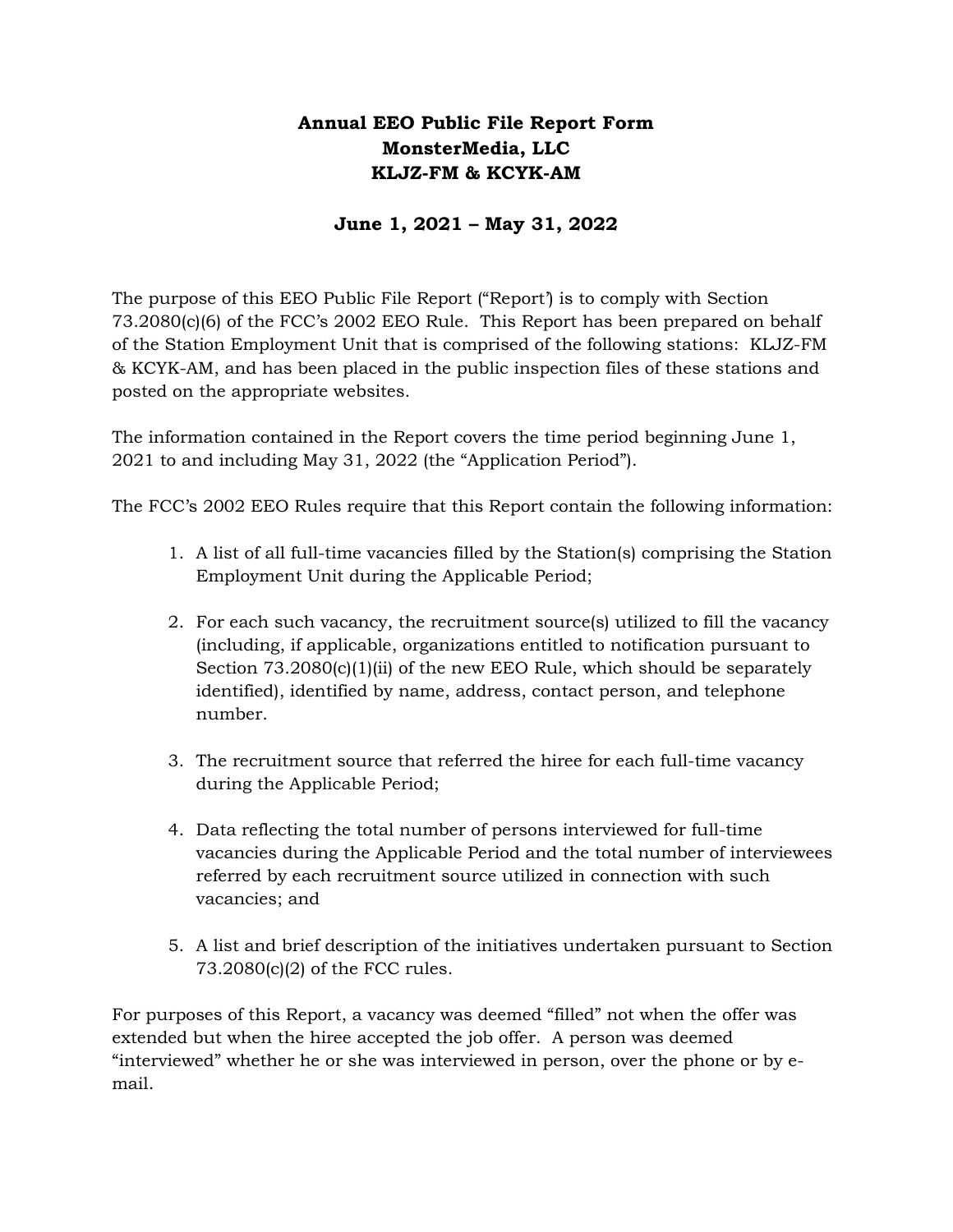# **EEO Public File Report KLJZ 93.1 FM & KCYK 1400-AM Yuma, AZ 85364 June 1, 2021 – May 31, 2022**

| JOB TITLE | NAME OF      | NUMBER OF PERSONS  | <b>DATE</b> | RECRUITMENT SOURCES |
|-----------|--------------|--------------------|-------------|---------------------|
|           | PERSON HIRED | <b>INTERVIEWED</b> | FILLED      | OF HIRE             |

There were no new hires for full time positions during this reporting period.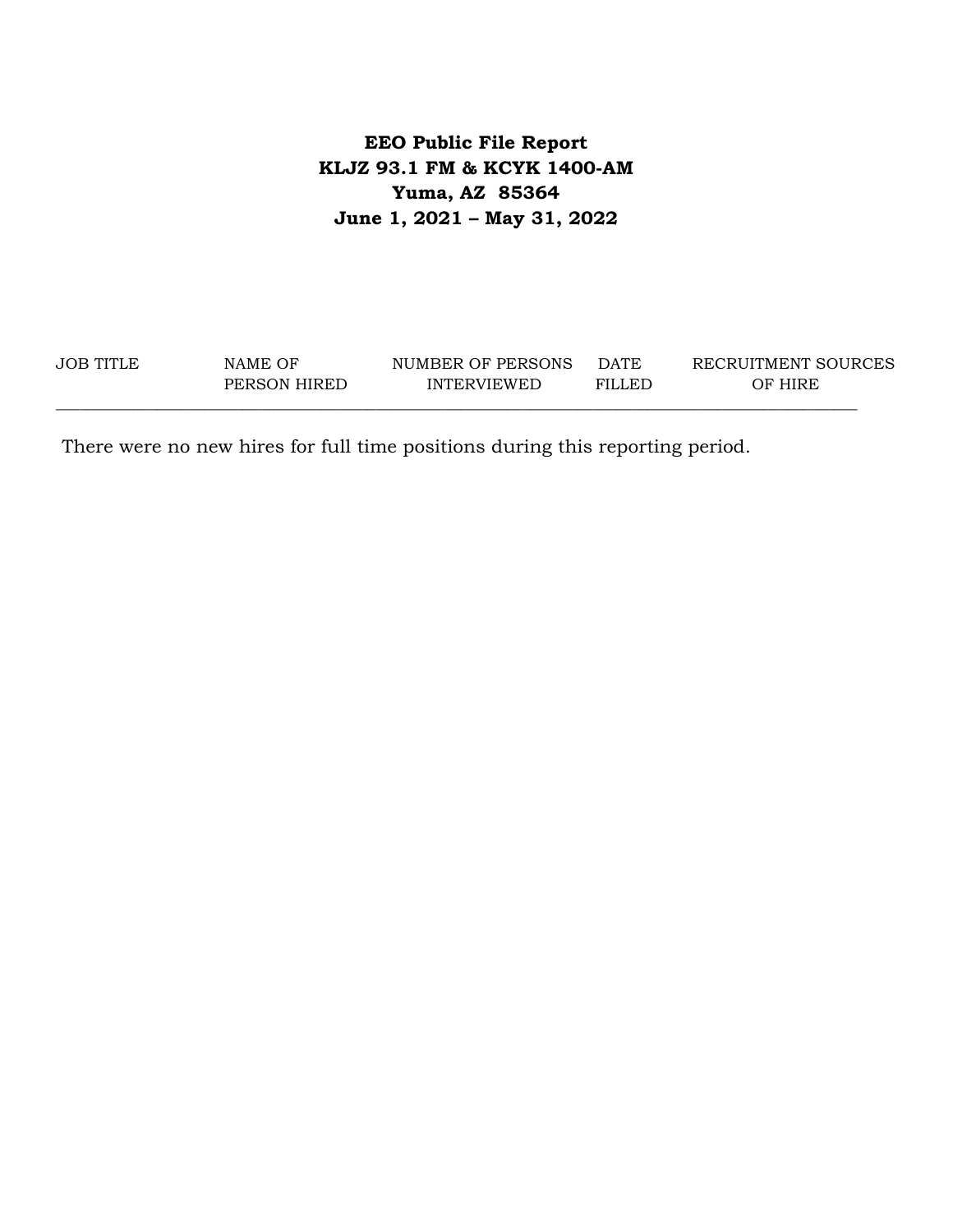### **EEO Public File Report KLJZ 93.1-FM & KCYK 1400-AM Yuma, Arizona 85364 June 1, 2021 – May 31, 2022**

#### **List of Recruitment Sources**

Jerry Cabrera City Manager P. O. Box 638 Somerton, AZ 85350 928-722-7330

Donna Lay AWC Career & Advisement Services P.O. Box 929 Yuma, AZ 85366-0929 928-344-7604

Dave Riek, GM KAWC P.O. Box 929 Yuma, AZ 85366-0929 928-344-7691

Patrick Goetz Arizona @ Work 3834 West 16th St Yuma, AZ 85364 928-329-0990 ext: 1112

Getzemany Garcia The Sun Classified 2055 Arizona Avenue Yuma, AZ 85364 928-783-3333

Arturo Magana, Regional Coordinator Chicanos por la Causa P.O. Box 2837 Somerton, AZ 85350 928-627-2042

Goodwill of Central Arizona San Juana Macias 3097 South 8th Ave Yuma, AZ 85364 928-343-7629

Monster.com Facebook.com Twitter.com Indeed.com

Marisela Alvarado PPEP Inc PO Box 2089 San Luis, AZ 85349 928-627-8050

American Broadcasting School 4511 Southeast 29th Street Oklahoma City, OK 73115 405-672-6511

American Broadcasting School Michelle McConnell 712 North Watson Road Suite 200 Arlington, TX 76011 817-695-2474

American Graduate School Thunderbird Campus 15249 North 59th Ave Glendale, AZ 85306 602-978-7244

American Institute of Technology Attn: Jim Larwood 440 South 54th Ave Phoenix, AZ 85043 602-233-2222

Brookland College 2445 W Dunlap Road Phoenix, AZ 85021-5820 602-242-6265 623-849-8208

Grace Wehrle Arizona DES 3780 S 4th Ave, Ste. C1 Yuma, AZ 85364 928-247-8760

KLJZ & KCYK Radio Stations 949 S. Avenue B Yuma, AZ 85364 www.monstermediayuma.com 928-782-4321

Employee Referral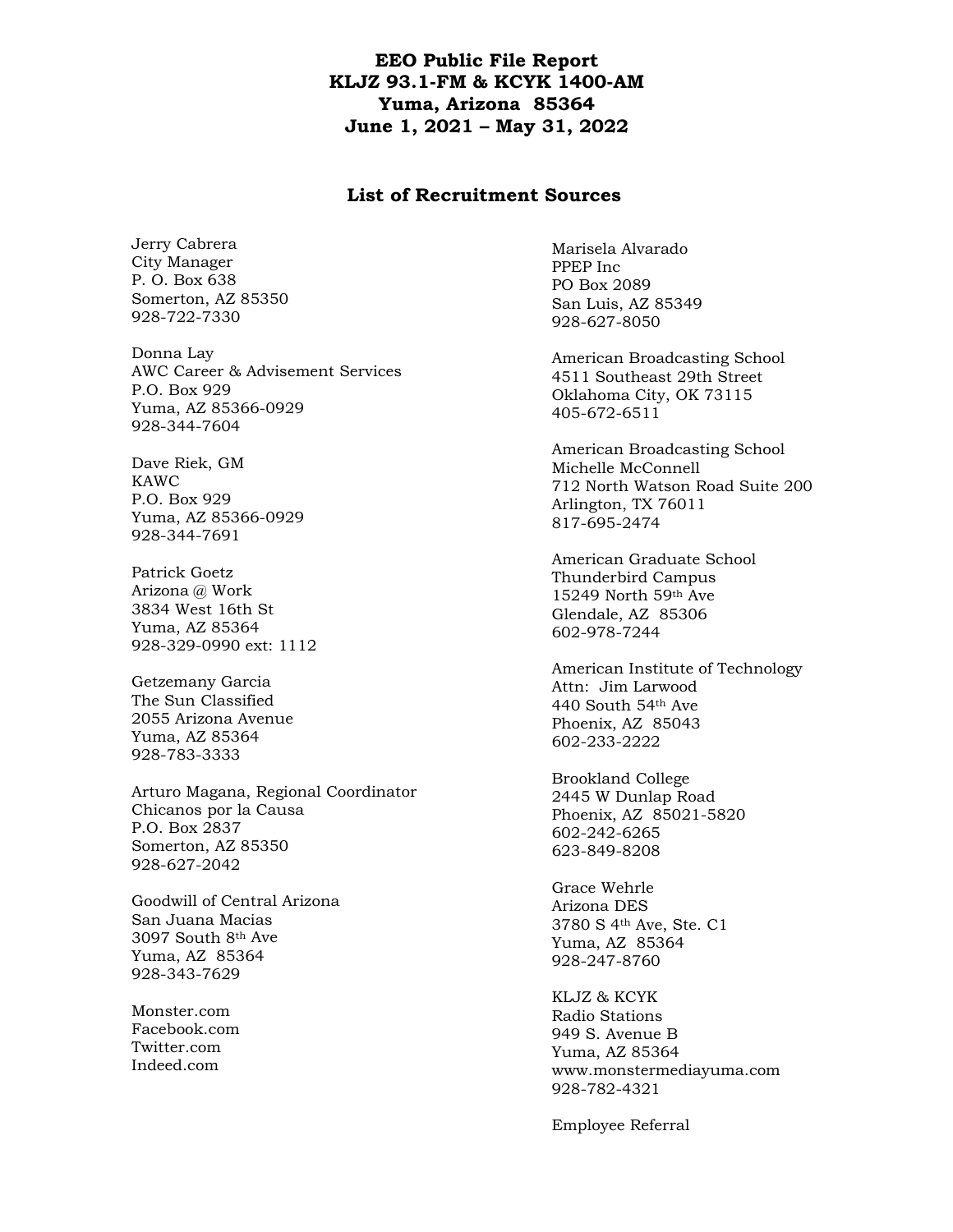# **MonsterMedia, LLC Dba: Z93 93.1 KLJZ-FM & Outlaw Country 1400 KCYK-AM EEO PUBLIC FILE REPORT June 01, 2021 – May 31, 2022**

# **Job Fairs:**

Due to the COVID-19 pandemic most job fairs and related events were cancelled; therefore MonsterMedia, LLC was unable to attend.

MonsterMedia, LLC is working in collaboration with the Yuma Union High School District (YUHSD) to develop a video to add to their virtual Job and Education Fair that will be accessible to all high school students in the district throughout the school year and as a requirement for students at target times in their school career.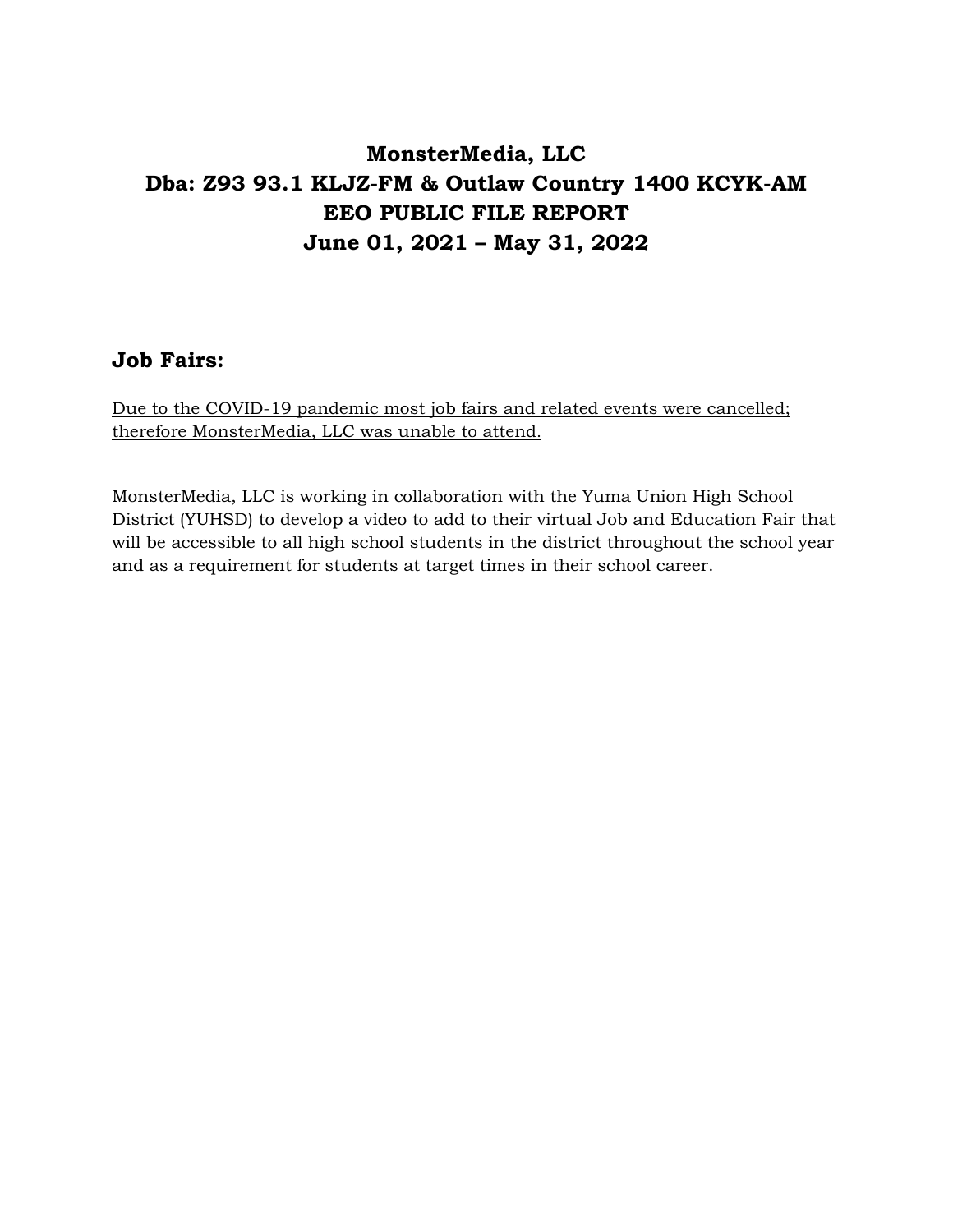# **MonsterMedia, LLC Dba: Z93 93.1 KLJZ-FM & Outlaw Country 1400 KCYK-AM EEO PUBLIC FILE REPORT June 01, 2021 – May 31, 2022**

### **Educational Outreach**:

The COVID-19 pandemic reduced or prevented access to opportunities for educational outreach for MonsterMedia, LLC during the June 1, 2021 to May 31, 2022 reporting period.

MonsterMedia, LLC is working in collaboration with the Yuma Union High School District (YUHSD) to develop a video to add to their virtual Job and Education Fair that will be accessible to all high school students in the district throughout the school year and as a requirement for students at target times in their school career.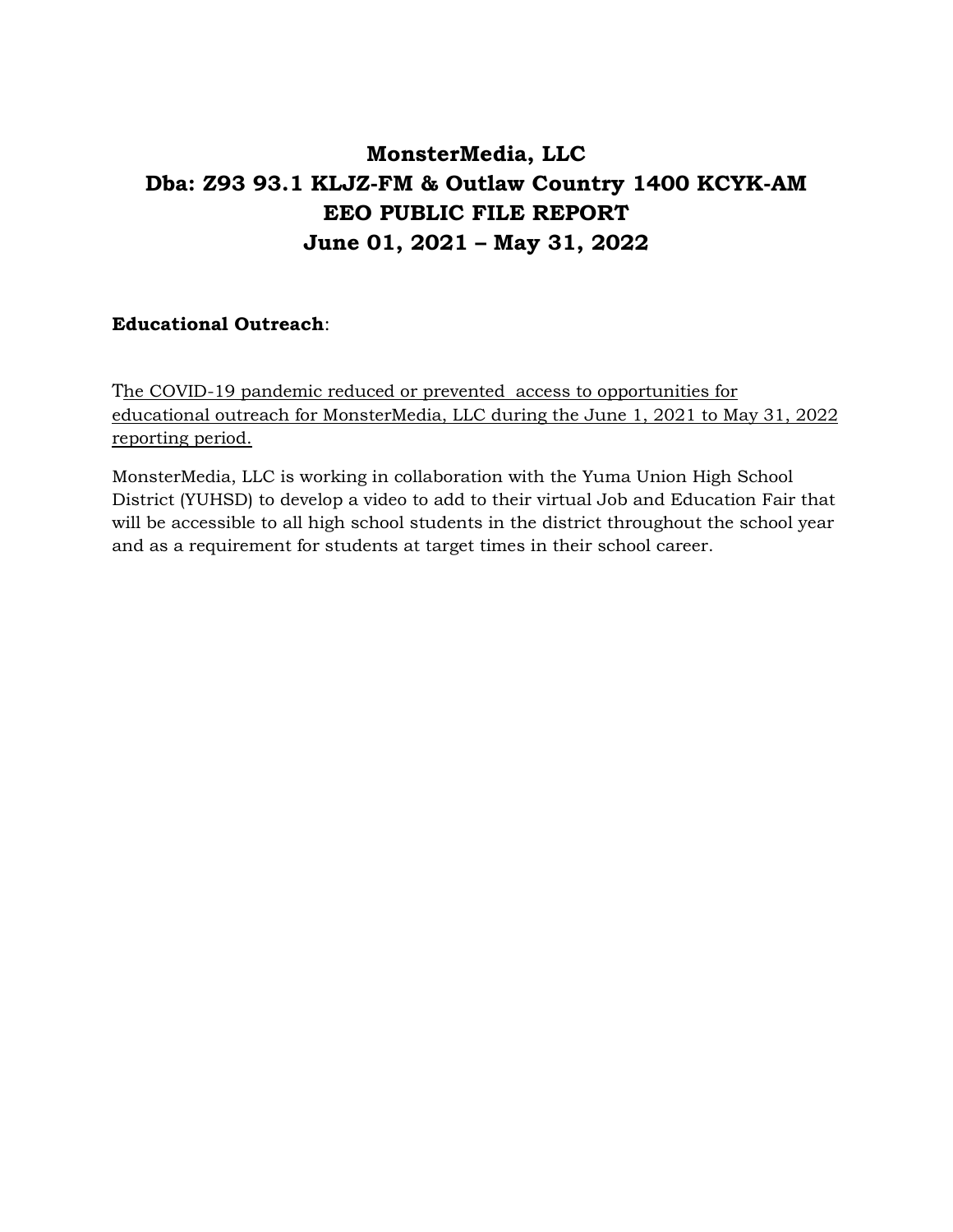# **MonsterMedia, LLC Dba: Z93 93.1 KLJZ-FM & Outlaw Country 1400 KCYK-AM EEO PUBLIC FILE REPORT June 01, 2021 – May 31, 2022**

### **Training Programs:**

Training programs are designed to enable station personnel to acquire skills that have the potential for advancement within the organization.

Marketing Assistants at our radio stations are trained in commercial production for clients as well as station promos, liners and imaging segments. This training helps the individual to develop a professional ear for quality sound (whether it be a commercial or on-air programming).

Marketing Assistants are trained to prioritize their production based on client: approvals, needs, and actual air dates.

They are trained to utilize the Adobe Audition System, as well as the DadPro on air systems. Marketing Assistants also train with the Traffic Department on entering advertising time orders.

Operations Manager/Traffic Manager is trained to enter Traffic and Client orders in the RadioTraffic system as well as meeting the needs of industry standards as systems migrate with updated OSI.

Marketing Assistant and Operations Manager continue to train on website development and knowledge integration with the current platform and continuously work on the website making improvements and daily updates.

Account Executives utilize programs provided by the Arizona Broadcast Associates as well as other local programs for Media Sellers. Webinars and online training platforms used during this reporting period are:

- 7/15/21 ZipWhip different ways to ramp up business texting.
- 8/8/21 Yuma Chamber of Commerce Growing your business.
- 8/4/21 RAB Elevate Your Mind Set
- $\bullet$  9/15/21 Business Accelerated: Radio Works for Wellness
- 10/14/21 Business Accelerated: Radio Works for Advertisers
- 12/8/21 Sales Presentation Pizzaz
- 3/16/22 Radio Works for Nonprofits and Cause Marketing
- 03/30/22 Radio Works for Political

Business Manager is regularly training on QuickBooks modules and has attended several webinar trainings as a means to develop best practices for the stations.

• 11/15/21 – Training – 2021 Forms 1099-MISC and 1099-NEC: Latest Forms Rules and Reporting Regulations